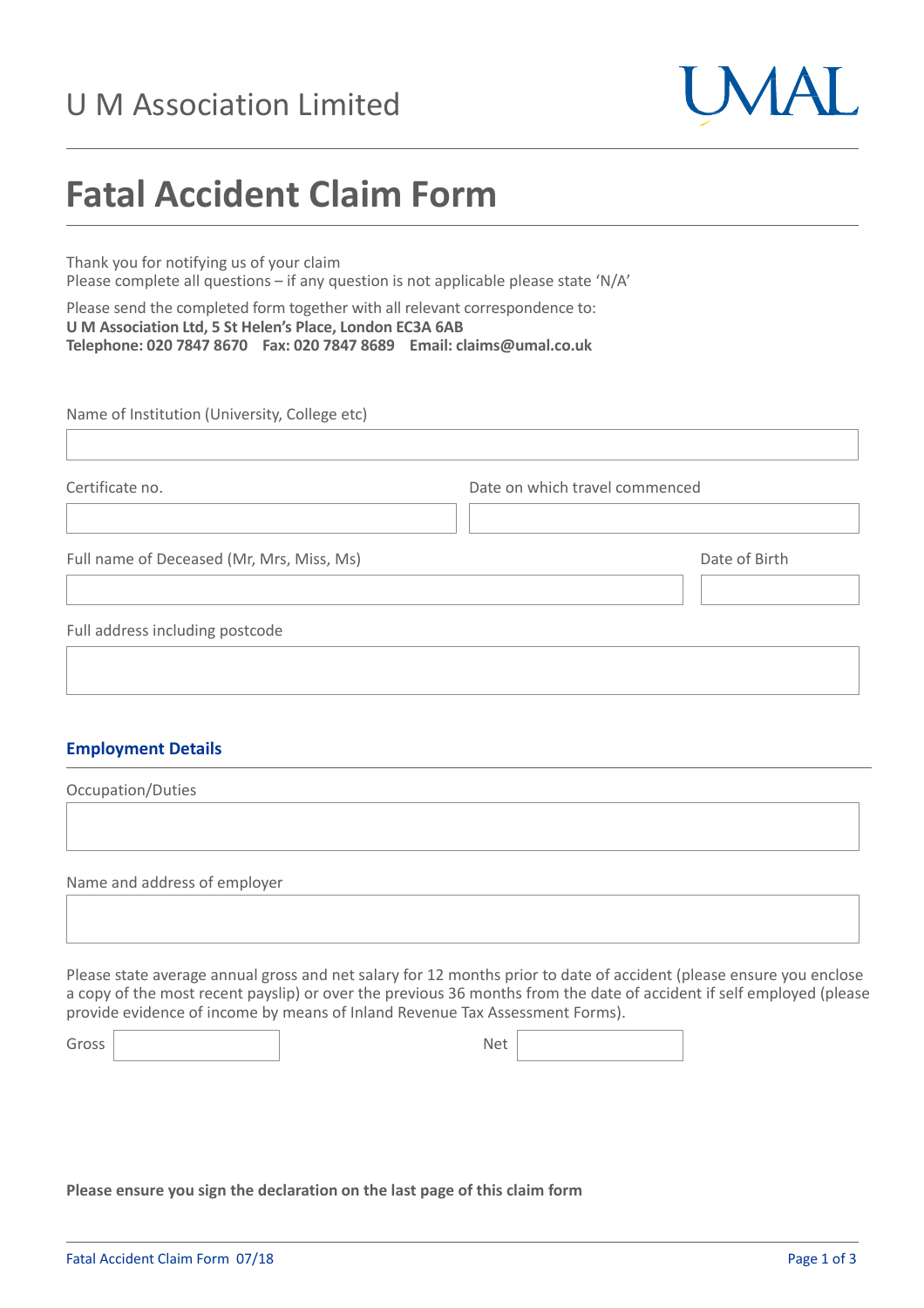#### **U M Association Limited**

## **Claimant Details**

| Claimant name (Mr, Mrs, Miss, Ms)                                                                                                          | Date of Birth           |
|--------------------------------------------------------------------------------------------------------------------------------------------|-------------------------|
| Full address including postcode                                                                                                            |                         |
| Telephone no. (Business)<br>Telephone no. (Home)<br>Email                                                                                  |                         |
| What is your relationship to the deceased?                                                                                                 |                         |
| <b>Accident Details</b>                                                                                                                    |                         |
| Time<br>Please give exact date and time of accident:<br>Date                                                                               | am<br>pm                |
| A certified copy of the full Death Certificate will be required when issued.<br>Please state full particulars of how the accident occurred |                         |
| Were there any witnesses? If 'YES', please provide names and addresses                                                                     | <b>YES</b><br><b>NO</b> |
| Witness 1                                                                                                                                  |                         |
| Witness 2                                                                                                                                  |                         |
| Witness 3                                                                                                                                  |                         |
| Witness 4                                                                                                                                  |                         |
| Witness 5                                                                                                                                  |                         |
| Please give full name and address of the covered person's general practitioner                                                             |                         |
| Please give the full name and address of HM Coroner who will be conducting the inquest                                                     |                         |

Please give the date inquest held or planned